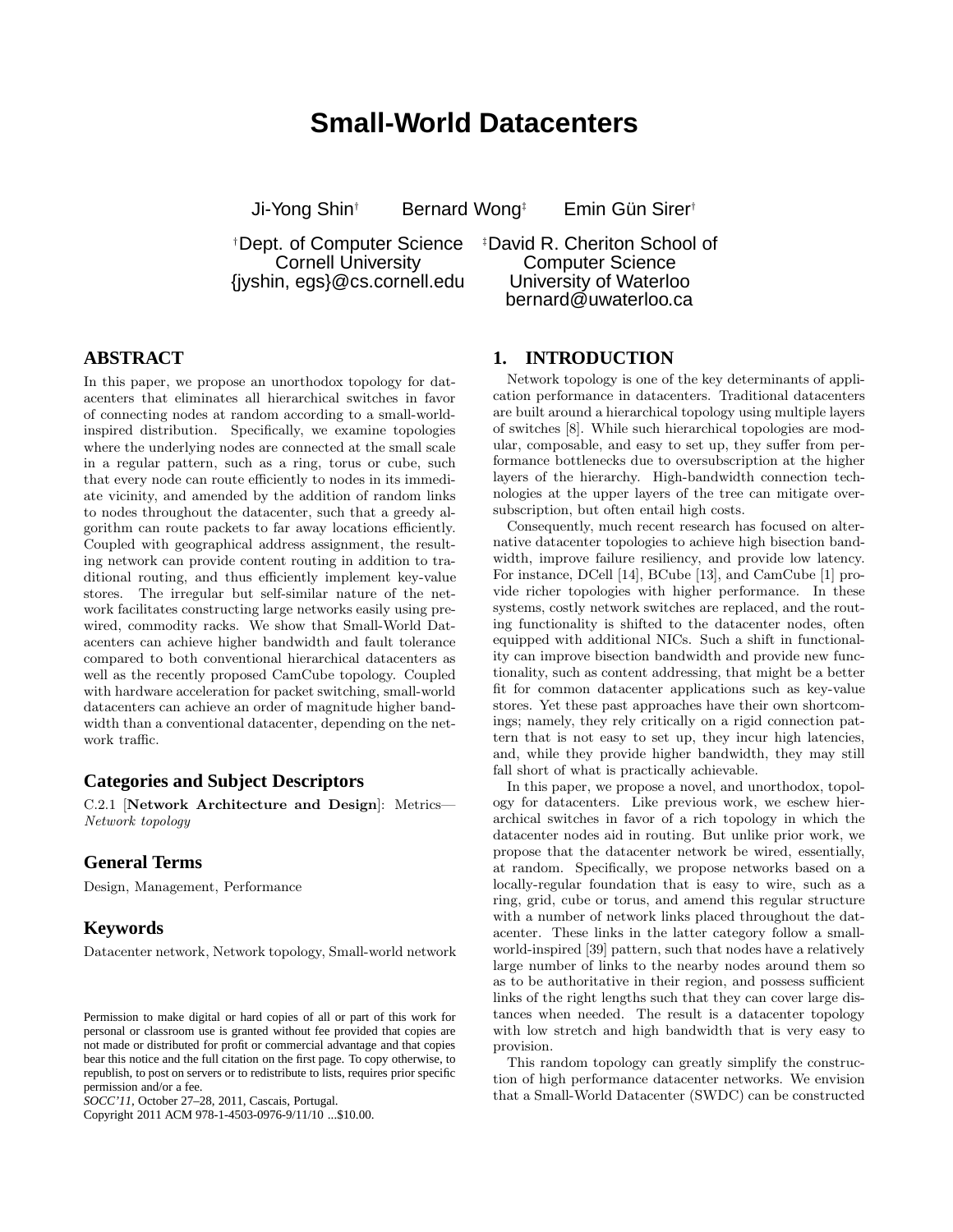simply by pre-cutting cabling ahead of time according to the appropriate distribution. A larger number of short cables provide the regular grid structure, which ensures that the network is not partitioned and that all nodes are reachable. The instructions for the provisioning team consist of implementing a grid followed by establishing connections at random.

Small-world networks lend themselves naturally to scalable construction from pre-wired rack components. We describe designs where each rack comes pre-wired with the regular links. It can be dropped into a network of any size, and fully integrated into the fabric simply by connecting links at random through a patch panel.

The random links in SWDCs have the potential to reduce network latency and improve bandwidth, especially in comparison to previous work that limits all routes to a regular, rigid pattern. Furthermore, the combination of random and regular links enables a simple greedy algorithm to effectively route packets within the datacenter. SWDCs also enable content addressable networks, just as with the state of the art datacenter topologies such as CamCube [1].

SWDCs rely on a collection of NICs in each node to provide the rich topology that achieves low latency and high bandwidth. To fairly compare to past work, we investigate topologies based on 6 NICs per node. In an ideal scenario, the NICs would be integrated onto the same daughter board or coupled with hardware accelerators such as GPUs and NetFPGA [17, 27, 32] in order to avoid store-and-forward delays when a node is routing from NIC to NIC. We investigate systems based both on unintegrated, commodity NIC hardware, as well as systems with such optimizations.

Overall, this paper makes three contributions. First, we propose a novel topology based on small-world networks, and show that the judicious use of random wiring can yield competitive datacenter networks. Second, we investigate different small-world network topologies based on a ring, 2-D torus, and 3-D hexagonal torus and quantify their benefits. Finally, we provide a detailed evaluation of SWDCs, including comparisons with conventional datacenter topologies as well as CamCube. Our evaluation shows that SWDC can outperform CamCube on both bandwidth and latency, while providing the same functionality benefits stemming from content addressing. In addition, SWDC can provide up to 16 times higher bandwidth than conventional hierarchical datacenters, and can preserve over 90% of network flows among live nodes even if up to 50% of nodes fail.

The remainder of this paper explores the design of SWDCs, and evaluates and compares it with other datacenter designs. Section 2 provides background information on small-world networks. Section 3 presents the proposed SWDC designs, including different small-world topologies and physical datacenter packaging. Section 4 discusses suitable applications for SWDC, and the evaluation of SWDC is presented in Section 5. Related work is provided in Section 6 and finally, Section 7 concludes our work.

## **2. SMALL-WORLD NETWORKS**

Small-world networks were initially inspired by the phenomena observed in Milgram's experiments [30, 35] in human social networks. Watts and Strogatz proposed the name and a mathematical simplification and formalization for such networks [39]. Examples of small-world networks are shown in Figure 1. In general, small-world networks exhibit an

average pairwise distance that is proportional to the logarithm of the nodes in the network. Kleinberg examined small-world networks based on a d-dimensional lattice coupled with additional random links at each node, and showed that the network can route efficiently when the random links are chosen with probability that is proportional to the dth power of distance between two nodes, where d is the dimension of the lattice network [21, 22]. The lattice network connects the nodes to their nearest neighbors, in effect rendering them authoritative for hosts in their region, while the random links provide short cut-through paths across the network. Hereafter, we refer to links forming the lattice network regular links, while the randomly assigned links are known as random links.

For SWDCs, we adopt Kleinberg's small-world model. This network configuration guarantees that all nodes are reachable, that the network scales well, and, with high probability, the path length between any two nodes is  $O(\log n)$ [24, 23].

#### **3. SMALL-WORLD DATACENTER DESIGN**

This section describes the topologies, address management, routing methods, and packaging issues regarding the design and implementation of SWDCs.

## **3.1 Network Topologies**

The SWDC network topology admits many different instantiations. The dimension of the underlying lattice, the number of random links, degree of each node and so on can vary depending on the configuration. In this paper, for purposes of realistic deployment, low-cost, and fair comparison to past work, we limit the degree of each node to 6 and construct the following small-world networks for SWDCs:

- Small-World Ring (SW-Ring): 2 links form a ring topology and 4 links connect each node to 4 random nodes.
- Small-World 2-D Tours (SW-2DTorus): 4 links form a 2-D torus topology and 2 links connect each node to 2 random nodes.
- Small-World 3-D Hexagonal Torus (SW-3DHex-Torus): 5 links form a 3-D hexagon torus and 1 link connects each node to a random node.

Figure 1 illustrates the topology of each of these networks. For clarity, the figure shows only one of the random links per node and omits links in the third dimension for the SW 3-D hexagonal torus.

The split between the number of regular versus random links has the potential to yield significantly different properties for these topologies. A topology such as SW-Ring, with a relatively high number of random links and a smaller number of regular ones, can render the topology better suited for data-center-wide search, while the opposite weighting, as in the case of SW-3DHexTorus, can yield better performance when searching local nodes. In essence, this breakdown represents the tradeoff between local expertise versus better global knowledge. We show in Section 5 that having strong local connections yields better results when using greedy routing, while shortest path routing algorithm works well with a larger number of random links.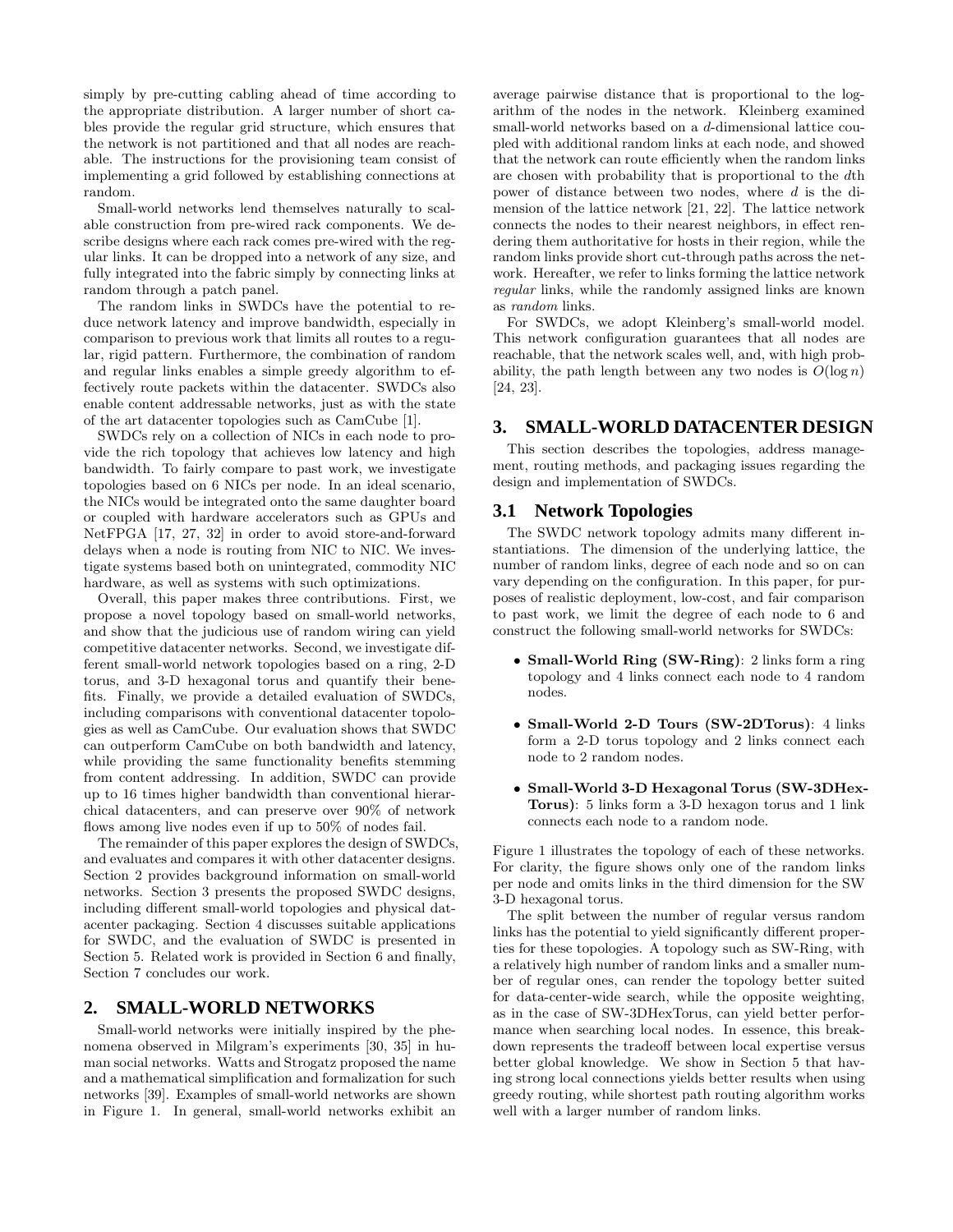

Figure 1: Small-world datacenter topologies. Solid lines indicate regular links while dotted lines represent random links. Only one random link per node is drawn and links in the 3rd dimension in SW-3DHexTorus are omitted for simplicity.

| Port $#$       | $SW-Ring$    | SW-2DTorus  | SW-3DHexTorus        |
|----------------|--------------|-------------|----------------------|
|                | right(2)     | east $(2)$  | top(2)               |
| 2              | left $(1)$   | west $(1)$  | bottom $(1)$         |
| 3              | random(3)    | north $(4)$ | east $(4)$           |
| $\overline{4}$ | random $(4)$ | south $(3)$ | west $(3)$           |
| 5              | random(5)    | random(5)   | north or south $(5)$ |
| 6              | random $(6)$ | random(6)   | random(6)            |

Table 1: Examples of port assignments for SWDC topologies. Table entries describe the relative server location and the destination port for each source port.

## **3.2 Physical Structure**

Since routing in SWDCs is performed by the server nodes that comprise the network, there is no need for any additional expensive switch hardware. The functionality of topof-rack, access, aggregation and core switches, which often require expensive interconnect technologies and/or pose bottlenecks due to oversubscription, are effectively distributed throughout the servers. Because of this redistribution of costs, SWDCs require every node to possess multiple network cards.

To provide a direct comparison to past work, this paper focuses on SWDC topologies with degree 6. We name ports from 1 to 6 in each server and consistently use the port with same number to connect servers in the same relative direction in the network. Since connections are bidirectional, both ends of a link always connect the predefined ports. For example, link from port 1 of a server always connects to port 2 of the adjacent server on the right in the lattice network of SW-Ring and vice versa. Table 1 describes examples of port assignments for each SWDC topology. This static assignment of ports simplifies the assignment of logical addresses, which we explain in the next subsection.

## **3.3 Geographical Identity and Address Assignment**

Because small-world networks are built on top of a lattice, the network lends itself easily to address assignment based on topology. We call this new address  $g_k$  of a server k its geographical identity. For a SW-Ring, a single index corresponds to the position of the server on a ring; for a SW-2DTorus, two indexes corresponding to x and y coordinates of a server in 2-D torus; and for a SW-3DHexTorus, three indexes corresponding to x, y, and z coordinates of a server

in the 3-D hexagonal torus network form the geographical identity.

When the network port connections on all servers consistently conform to the wiring configuration described in Table 1, the servers can autonomously determine their geographical identities with minimal human intervention. The network administrator needs to only define the geographical identity of a single landmark server. The rest of the servers can determine their geographical identities through the regular links, by simply determining which, if any, of their neighbors have an address assigned, and over which regular link they are connected to the neighbor with the assigned address. This process can also discover and identify wiring errors through simple sanity checks. Once all the geographical identities are set in a wave over the regular links, the servers can easily figure out which servers they can directly reach through the random links.

The regular lattice structure that underlies SWDC lends itself naturally to efficient automated tools for monitoring the network and detecting failures. Miswirings are easy to detect through a simple lattice consistency checker at construction time, and efficient failure detectors can be employed on the lattice throughout production use.

Note that it is not strictly necessary to use geographical identities in a small-world network; the topology provides benefits even if the address assignment is performed using opaque, de facto MAC addresses. However, the regular structure of the network, coupled with geographical identities, enables SWDCs to facilitate more efficient datacenter applications. Specifically, geographical routing and addressing APIs, proposed in CamCube [1], can enable datacenter applications, such as key-value stores, map/reduce operations and coordination protocols, to be implemented more efficiently.

## **3.4 Routing Methods**

Since the geographical identities assigned in the previous phase identify the rack location of each of the servers, they enable a range of efficient routing strategies to be used in SWDCs. Two interesting choices for geographical routing in a datacenter are to (1) find the optimal shortest paths for all destinations, or (2) route the packets through a lessexpensive greedy approach. We discuss these design options in turn and identify their benefits and inherent costs.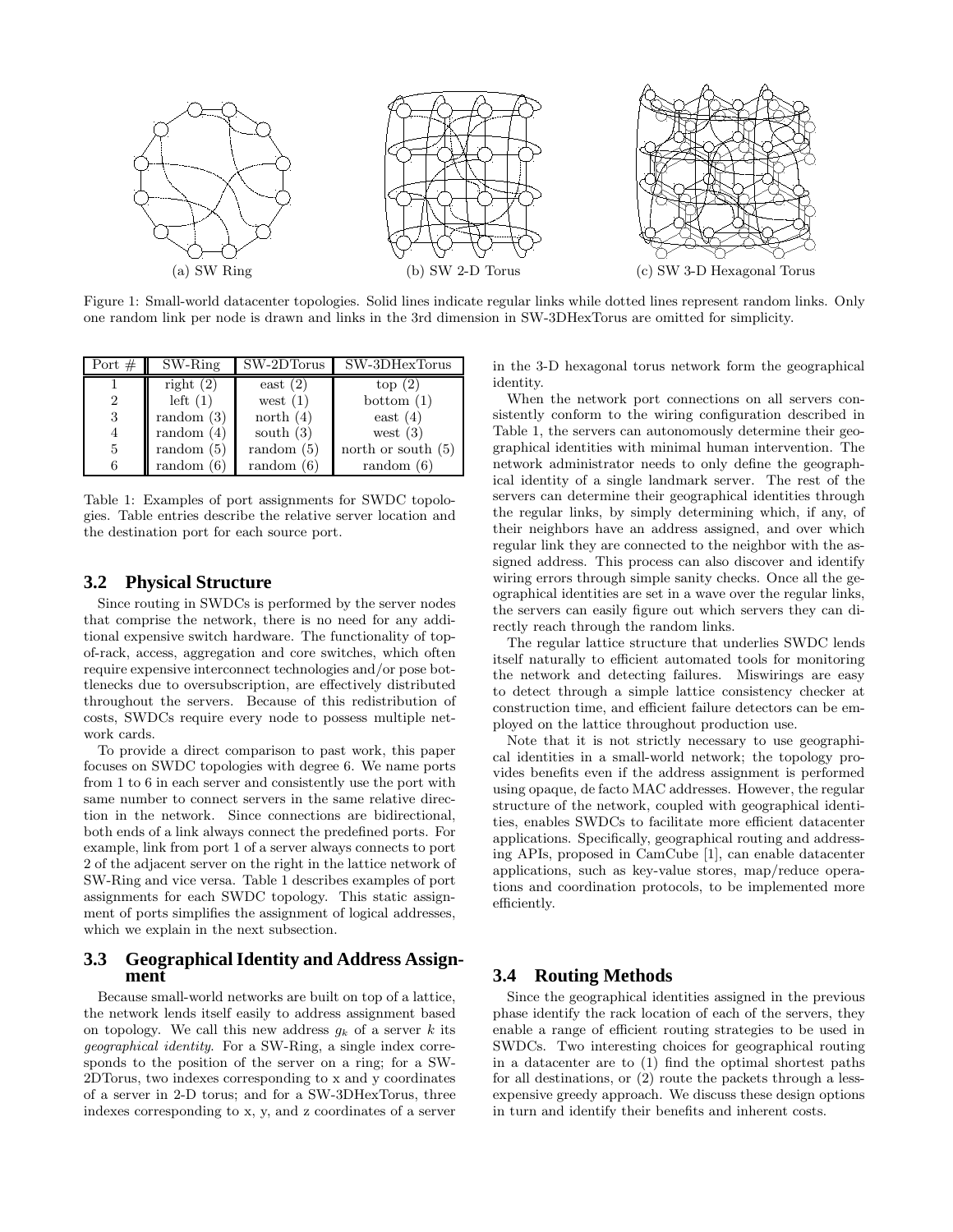#### *3.4.1 Optimal Shortest Path Routing*

One possible choice of a routing scheme in a SWDC is for all nodes to compute the shortest optimal path to every destination. A node may use a well-established protocol, such as OSPF [29], to discover the shortest path to all destinations. Precomputing shortest paths will minimize the path stretch that is possible with a given topology, reduce congestion, and thus increase bandwidth.

There are a few potential downsides to computing the optimal shortest routing table. First, every node needs to maintain a routing table whose size is linear to the size of the datacenter. Given the size of typical datacenters (in the 100,000s of machines, or fewer), and the amount of memory typically found on server nodes, these requirements (at 1MB for 10K servers) are quite modest. Second, running OSPF may incur a bandwidth cost, but given the relatively low rates of mobility and failure in the datacenter and the high bandwidth interconnect, these overheads are miniscule. Finally, the primary cost of precomputing an optimal routing table is the TCAM cost of storing that table on the daughterboard that holds multiple NICs. While the regular structure of a SWDC can significantly reduce the size and cost of the TCAM required, these costs can potentially be high. For this reason, we investigate a simpler, greedy alternative for the routing layer.

#### *3.4.2 Greedy Geographical Routing*

Greedy geographical routing determines the next hop for a packet based solely on the packet's current location and its destination. Assume that a distance is the minimum network hop count between the two server nodes, the destination server node of a packet is  $dst$ , the server currently holding the packet is *curr*, and the set of all next hop neighbors of *curr* is  $N(curr)$ . The regular network pattern in the small-world network always enables the routing algorithm to find a server  $n \in N(curr)$  that has smaller distance from n to dst compared to that from curr to dst. This ensures that the greedy routing in small-world network guarantees packet delivery. The random links help reduce the distance more dramatically in a single step.

This geographical routing method only requires each server to keep track of the identities of its directly reachable servers. The computation for the routing consists solely of numerical address comparisons, which can be efficiently implemented in hardware. However, to maximize the use of potential shortcuts to the destination, we propose a slightly modified approach wherein every node discovers the identities of its neighbors up to  $k$  hops away. This enables every node to make effective use of the random links of its neighbors to degree k. Our experiments show that for  $k = 3$ , which requires maintaining  $\sum_{i=1}^{3} 6^{i} = 258$  identities per server, this scheme yields short routing path lengths. Because greedy routing, when coupled with this enhancement, requires only a small, fixed number of computation and comparisons, this approach lends itself well to a hardware implementation.

#### *3.4.3 Routing with Failures*

The large scale of a modern datacenter guarantees that there will be failed nodes somewhere in the network at all times. Geographical routing in the presence of failures is a well-studied topic, and due to space constraints, we do not discuss potential remedies in detail except to note that the regular structure of the underlying grid greatly simplifies routing around failed nodes. Techniques such as face routing [20] are well-established for routing around failures. Compared to a conventional datacenter, the high interconnectivity and in-degree make it far less likely for an SWDC to be partitioned.

#### *3.4.4 Interaction with Other Network Protocols*

Throughout this paper, we assume that we use deterministic single-path routing to avoid packet reordering and to provide compatibility with other network protocols such as TCP. However, SWDCs have multiple paths with the same length that connect the same node pairs. Therefore, a multipath routing protocol that takes advantage of the presence of alternative paths can further improve the performance of SWDC.

### **3.5 Composability and Scaling**

Wiring up a datacenter is a costly undertaking. Intricate topologies based on complex connection patterns can require extensive human effort. In contrast, SWDCs are based on relatively simple blueprints. The underlying grid topology requires a very regular, mostly localized wiring pattern. We focus this discussion on the wiring of the random links, which are responsible for the unique properties of SWDCs.

Random point-to-point links are feasible even for relatively large datacenters. Our discussion above alluded to point-to-point wiring without repeaters. Such deployments are feasible with commercial off-the-shelf technology. Gigabit ethernet links can be 100 meters long. Consider a datacenter with 10K servers in standard 42U Racks. Usually the width, depth and height of the rack are 0.6, 1, and 2 meters respectively [19]. Thus, even if we locate 10K server in racks of 16 by 16 grid with 1.5 meters distance in-between, a 100 meter link can connect any servers in the datacenter through the ceiling or the floor. For installations above these dimensions, one can employ repeaters on long paths.

The resilience of the small-world network tolerates many kinds of errors in the construction of the datacenter. The crew can simply be provided with wires of appropriate lengths and instructions to extend the wires completely and pick a random port. Small-scale, one-off errors will have negligible impact on the performance of the resulting network. If wires cannot be precut, the construction crew can be sent with spools and a handheld random number generator application, in lieu of strict blueprints, to wire up a datacenter.

Adding new nodes in an SWDC requires some care to ensure that the resulting random graph has good routing properties. Establishing the new regular links is straightforward, as they simply need to be wired to establish a ring or torus. Once the regular links are handled, we run the random algorithm to determine the random link destinations for the new nodes. To connect the random links while preserving the small-world characteristics, a pair of new nodes should work together in each step. First, we unplug the existing random links from the destination pairs and connect the random links from the new node pairs to the unplugged ports. Now there are two nodes that were connected to the destination pairs and have unconnected random ports. We simply connect the ports of these two nodes. Algorithm 1 describes the process of connecting the random links.

The self-similarity of small-world networks provides many opportunities for scaling datacenters easily. A compelling scenario is to construct datacenters from pre-fabricated small-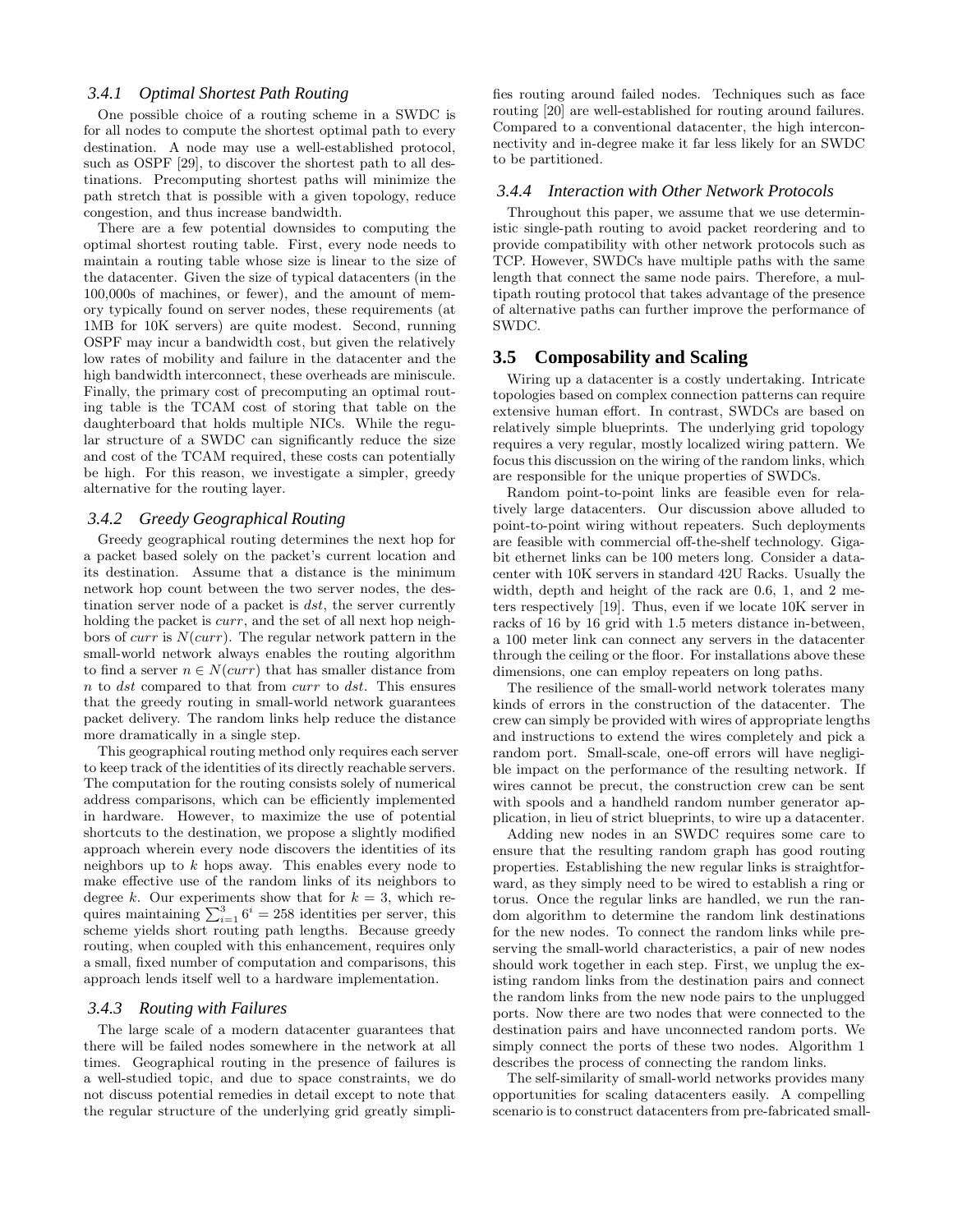Algorithm 1 Random link construction when adding new node pairs to SWDC.

#### Require: Functions

 $Port(S, n)$ : returns nth port of server S.

 $EPort(S, n)$ : returns other end of the link connected to  $Port(S, n)$ .

Disconnect(P): disconnects wires from all port  $p \in P$ . Connect $(p_1, p_2)$ : connects wires between ports  $p_1$  and  $p_2$ .  $RandSel(S)$ : returns random server which is selected with decaying probability in the dth power of distance from server S, where  $\overrightarrow{d}$  is the dimension of the lattice network.

#### Variables

NewP airs: set of new server node pairs to add to SWDC.  $RandPortNum: set of port numbers connecting random nodes.$ Ensure: Add random links to new nodes in small-world datacenter

world racks. In such a scenario, each rack would have the regular lattice framework pre-wired. One way to perform this wiring easily, without the need to resort to long wires that span across the full length of the datacenter, is to connect each host not to the physically adjacent host, but to alternate and double back at the edge of the network. Thus, instead of wiring five nodes in a 1-2-3-4-5-1 pattern, where the 5-1 connection would have to be very long, the nodes can be wired in a 1-3-5-4-2-1 pattern, where every wire that is part of the regular lattice is approximately the same length, and no wires cross the datacenter. It is possible to create highly scalable, reusable, componentized racks with the aid of patch panels placed in each rack. One edge of the regular lattice would connect to the patch panel, enabling multiple racks to be easily patched into a string, and the random links emanating from each rack to other racks would be routed to the patch panel as well. Random and regular links can use different patch panels for ease of maintenance. Once racks are internally wired, datacenter administrators can wire the back ports of patch panels among racks to complete the construction of the network. Figure 2 illustrates a simplified example based on the SW-Ring structure.

Connecting a SWDC to the outside world can be performed with the aid of switches. The full connectivity provided by the SWDC enable any number of switches to be connected to any location within the datacenter. However, in the rest of this paper, we focus exclusively on the network connection and traffic inside datacenters, since the traffic internal to datacenters accounts for more than 80% of the total traffic even in client-facing web clouds [12].



(a) Wiring within a rack



Figure 2: Wiring SW-Ring using patch panels.

## **4. CONTENT ROUTING IN THE SMALL-WORLD**

One of the strengths of SWDC is that the physical network structure can correspond to the logical network structures of the applications. This enables efficient content addressing, and enables applications such as distributed hash tables (DHTs) [16, 11], multicast, aggregation and many others. Conventional hierarchical networks are not a good substrate for content addressing. Consider the case of deploying CAN [34] in the datacenter. Every communication would be subject to layers of processing through the standard communication stack. All packets would have to go through multiple layers of switches to get to their destination because the physical location and connection of nodes would not correspond to the logical structure of the system. Thus, adjacent nodes in the virtual space can require packets to travel through the whole hierarchy of switches for data exchange. Although the switches provide fast forwarding of packets to far nodes, the top level switches can pose bottlenecks to the overall bandwidth.

In contrast, the physical topology of SWDCs can mirror the logical structure of a multidimensional space, simplifying naming and routing. Nodes can be addressed not by an opaque IP address, but by an assigned geographical iden-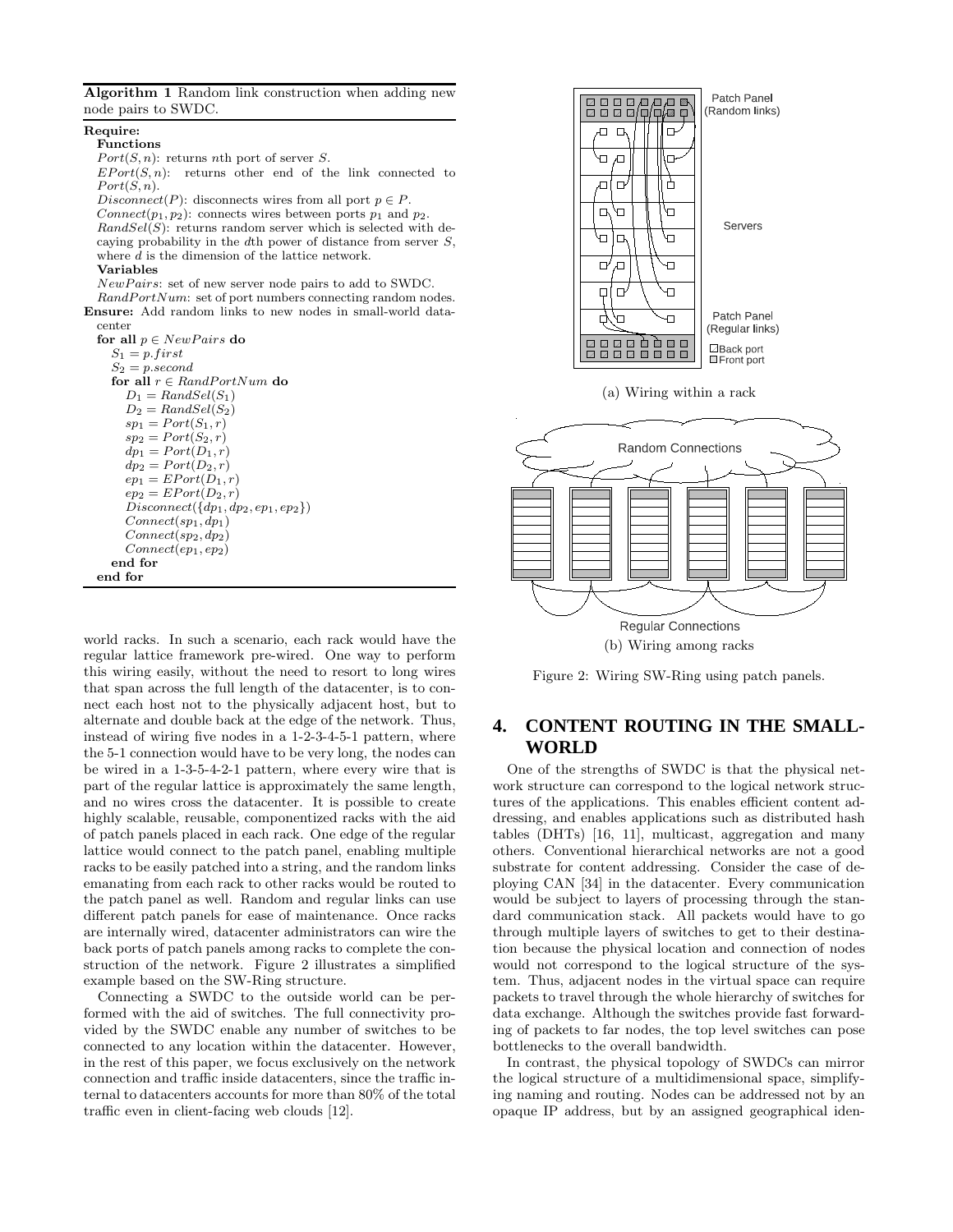| Topology           | $\#$ Nodes | Switching Delay                                | Links per server  | Note                          |
|--------------------|------------|------------------------------------------------|-------------------|-------------------------------|
| $SW-Ring$          | 10.24K     | 64B Pkt: 4.3 (15.8) $\mu$ s                    | 1 GigE $\times$ 6 | NetFPGAs are used as default. |
| SW-2DTorus         |            | 1KB Pkt: 11.7 (150.0) $\mu$ s                  |                   | Numbers in parentheses are    |
| SW-3DHexTorus      |            |                                                |                   | for cases without NetFPGA     |
| CamCube (3D Torus) |            |                                                |                   | support.                      |
| CDC (2,5,1)        | 10.24K     | TOR: 6 $\mu$ s, AS: 3.2 $\mu$ s, CS: 5 $\mu$ s | 1 GigE $\times$ 1 | Delays are independent of     |
| CDC (1,7,1)        |            |                                                |                   | packet sizes. 10 GigE links   |
| CDC (1,5,1)        |            |                                                |                   | are used among switches.      |

Table 2: Base configurations for SWDC, CamCube, and CDC. SWDCs and CamCube have 6 1GigE ports on each server and NetFPGA accelerates the switching performance. 3 level switches with different oversubscription rates connect CDC nodes.

tity or other customized addressing scheme that captures their location. Since this location corresponds to the node's logical position, this enables data-addressing: a key-value pair can be routed to the responsible home node by key, for example. Content routing in the datacenter was proposed and examined in depth by CamCube, from which we derive our motivation and the API for content addressing. Unlike CamCube, which relies solely on a rigid torus structure for its routing, the additional random links in a SWDC provide significant shortcuts that can greatly improve performance and distribute load.

## **5. EVALUATION**

In this section, we further explore and evaluate the characteristics of SWDCs including network hop counts, latency and bandwidth, load distribution, and fault tolerance in comparison to CamCube and conventional hierarchical datacenter (CDC) models.

## **5.1 Test Environment**

We evaluate the performance characteristics of SWDCs through simulations of realistically-sized datacenters. We use a fine-grained packet-level simulator that considers delays in links, servers, and switches, reflects link and buffer capacities, and models topology and routing protocols. The simulator can measure evaluation metrics such as packet delivery latency, network bandwidth, and network hop count.

We compare SWDCs to conventional datacenters (CDCs) as well as CamCube, targeting datacenters with 10,240 servers. CDCs may have different oversubscription rates in each level of switches. The oversubscription rate  $x$  represents the bandwidth ratio  $x:1$  between the lower and upper level switches. We consider three levels of switches that connect 10,240 servers, and we use three numbers to indicate the oversubscription rate in each level: top of rack switch, aggregation switch, and core switch. For example CDC (2,5,1) indicates that the oversubscription rates in top of rack, aggregation, and core switches are 2, 5, and 1, respectively.

Table 2 summarizes the base configurations we use for each topology. For SWDCs and CamCube, we use NetFP-GAs to accelerate the switching performance. SWDCs and CamCube servers have limited parallelism to serve multiple ports, but switches in CDCs are capable of serving all ports simultaneously as long as there is no contention within the internal switching logic. The delays in the table are based on [9, 2, 6, 5, 7]. Unless otherwise stated, we use greedy routing in SWDCs. We briefly compare the performance with other combinations of hardware settings and routing methods in a later subsection. We do not tackle cost issues in this paper because semiconductor costs are highly dependent on

economies of scale and tend to fall rapidly, sometimes exponentially, over time. A hypothetical cost discussion would necessitate market analysis, a topic beyond our expertise, though we do note that the cost of the central component, the NetFPGA, went down four-fold during the period that this paper was under review.

In keeping with prior work in the area, we use three synthetic benchmarks and employ different packet sizes for evaluation:

- Uniform random: Source nodes select random destination nodes in datacenters with uniform random probability. This resembles the shuffle phase of a MapReduce task with uniform distribution.
- Local random: Source nodes select random destination nodes within a cluster with uniform random probability. A cluster in SWDCs and CamCube consists of 640 server nodes that are neighbors in the lattice network. For CDCs, a cluster is the server nodes under same aggregation switches (2nd level). In comparison to the uniform random workload, this workload better characterizes a real datacenter application because most of the applications generate traffic that travels short distance from the source [3, 25]
- MapReduce: (1) A source node sends messages to the nodes in the same row of its rack. (2) The nodes that receive the messages send messages to the nodes in the same columns of their racks. (3) All the nodes that receive the messages exchange data with the servers in the same cluster and outside the cluster with 50% probability each. This benchmark resembles the MapReduce application used in Octant [38], where server nodes compute and exchange information with other nodes during the reduce phase.

## **5.2 Path Length Analysis**

Before evaluating the performance of running applications in SWDCs, we first evaluate the network path length, a key factor that influences network latency and bandwidth.

## *5.2.1 Dijkstra Path Length*

To characterize shortest possible path lengths under different datacenter topologies, we first determine the shortest paths from each node to the others using Dijkstra's algorithm [10], and take the average of this metric across all nodes. Since CDCs only have paths of length 2, 4, and 6, where the paths involve climbing up and down up to three levels of switching hierarchy, the discussion below focuses on SWDCs and CamCube.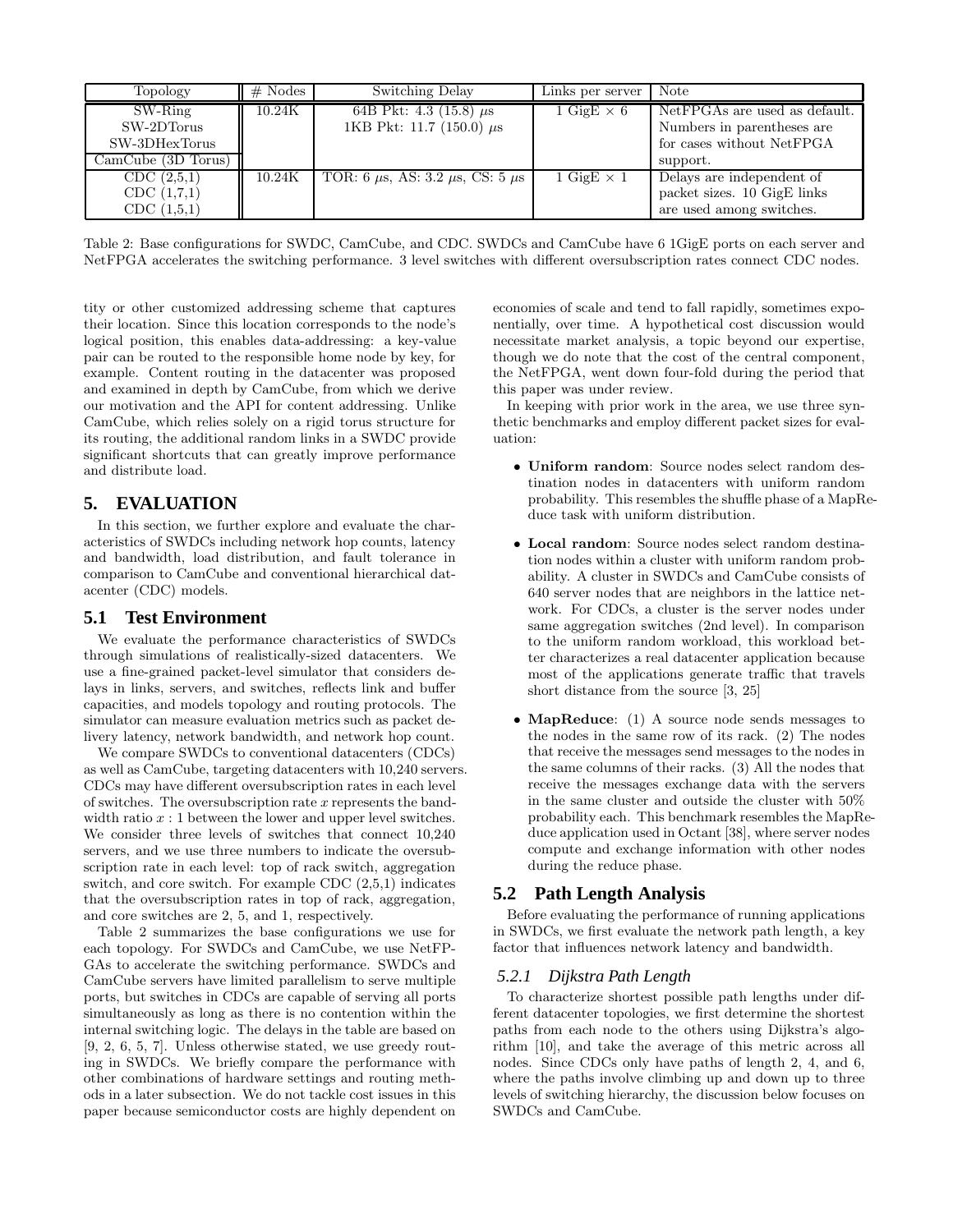

Figure 3: Dijkstra path length. Topologies with larger number of random links have shorter path length.

Figure 3 compares the Dijkstra path lengths achieved by small-world networks to CamCube. The Dijkstra path lengths in SWDCs are 2 to 3 times shorter, on average, than Cam-Cube. Among SWDCs, the topologies with larger number of random links achieve shorter path lengths. Surprisingly, path lengths in SWDCs are comparable to conventional datacenters. This implies that, depending on the performance of the switching logic, SWDC can provide comparable or better network service than CDCs.

#### *5.2.2 Greedy Path Length*

To evaluate the realistic path lengths that SWDCs would achieve when employing the cheaper greedy routing technique, we measure the path length between all nodes when using greedy routing with uniform random traffic on each topology. Each node using the greedy routing method is aware of the geographical identities of its three hop neighbors.

Figure 4 shows the resulting greedy path length. Cam-Cube achieves almost identical results as the Dijkstra path length experiment since greedy routing leads to the shortest path in a 3D torus. However, all SWDCs topologies achieve shorter greedy path lengths than CamCube.

Since each SWDC nodes use a small amount of information for routing, the path length increases compared to the optimal Dijkstra path lengths which are determined using global information. Whereas topologies with larger number of random links achieve shorter Dijkstra path lengths, this trend is reversed for greedy paths. SW-Ring's greedy path length is significantly higher than its Dijkstra path length, because greedy routing is unable to fully take advantage of random links with limited local information. On the other hand, SW-3DHexTorus's greedy path lengths are only moderately longer than its Dijkstra path length because the higher dimension lattice network provides relatively shorter paths when random links are unavailable.

## **5.3 Packet Delivery Latency**

Because the average path lengths of SWDCs exceed that of CDCs, one can expect the latency of a SWDC to be larger than CDCs. Figure 5 shows the average packet delivery latencies for comparable SWDC, CDC and CamCube configurations. Each server in this evaluation generates 300 packets



Figure 4: Greedy path length. SWDC topologies based on lattices of larger dimensions achieve shorter path lengths.

per second and MapReduce traffic launches multiple jobs simultaneously to fulfill the packet rate.

The measured packet delivery latencies reflect the trends of the path lengths discussed in the previous subsection. The path length partially accounts for the higher latency of SWDCs, but the performance of the switching logic also plays a significant role.

While the packet switching latency in SWDC varies depending on the packet sizes, datacenter switches in CDCs have short constant latencies due to cut-through routing and can process multiple packets at the same time. Therefore, the latency gap between SWDCs and CDCs becomes larger when using 1KB packets compared to using 64B packets. When using uniform random 1KB packets in SW-3DHex-Torus, the average latency is 5.3 times greater than the latency of  $CDC(1,5,1)$ .

Interestingly, SWDCs achieve lower latencies than CDCs for certain benchmarks. In the MapReduce benchmark with 64B packets, the benchmark generates packets for each phase of MapReduce in a short time interval and these packets are subject to queuing. CDC servers have one network port per server whereas SWDC servers have six ports. Therefore, the wide bisection bandwidth helps SWDC to minimize the queuing delays and outperform conventional datacenters for this benchmark.

SWDCs generally exhibit lower latencies than CamCube. The only cases that CamCube outperforms SWDCs – only for SW-Ring and SW-2DTorus – are when using local random benchmark. This is because the packets from the benchmark travels short distance and SW-Ring and SW-2DTorus have lower dimension lattice than CamCube.

To summarize, SWDC outperforms CamCube for most cases. Due to longer path lengths and increased switching delays, SWDCs typically show larger latencies than CDCs.

## **5.4 Maximum Aggregate Bandwidth**

To measure the maximum aggregate bandwidth, we measure the aggregate bandwidth of the network when every node pair is sending a burst of 500 packets. The results for the different benchmarks are collated in Figure 6.

Although the packet latencies of SWDCs were larger than CDCs for most cases, SWDCs achieve higher or comparable maximum aggregate bandwidth than CDCs. For the 64B packet workloads (Figure 6(a)), SWDC outperforms CDC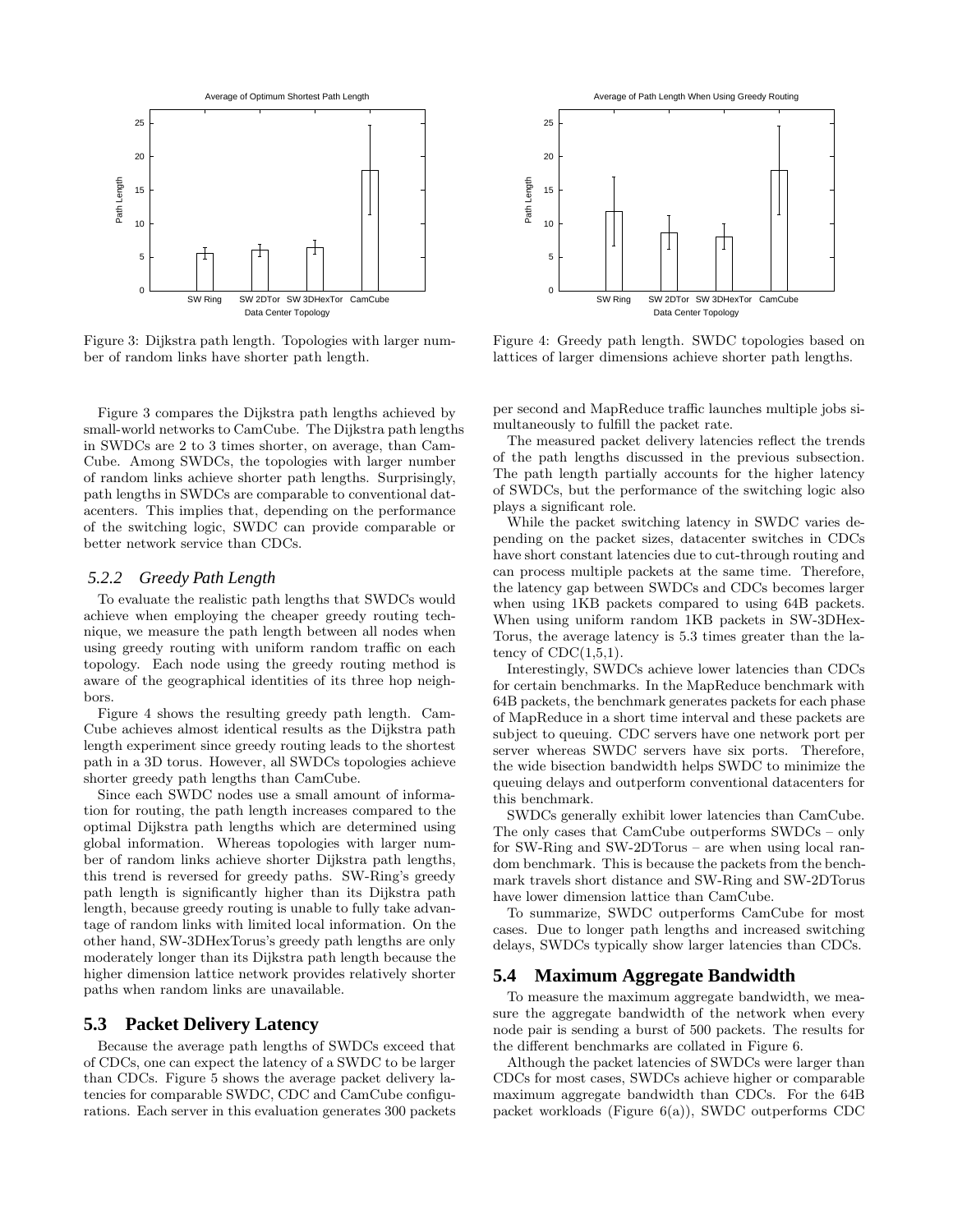

(a) Using 64B packets. SW-3DHexTorus always outperforms CamCube and CDCs suffers from queuing delay for MapReduce.



(b) Using 1KB packets. Absence of physical switches in SWDCs makes larger latency gaps between SWDC and CDCs.

Figure 5: Average packet delivery latency. While relatively longer path lengths and larger switching delays pose problems for SWDCs compared to conventional datacenters, they achieve comparable delays for the MapReduce benchmark.





(b) Using 1KB packets. SW-3DHexTorus shows 1.5% less bandwidth for MapReduce than CDC, but outperforms for all cases. Figure 6: Maximum aggregate bandwidth. SWDCs achieve high bandwidth due to the additional, mostly-disjoint paths provided by the random links.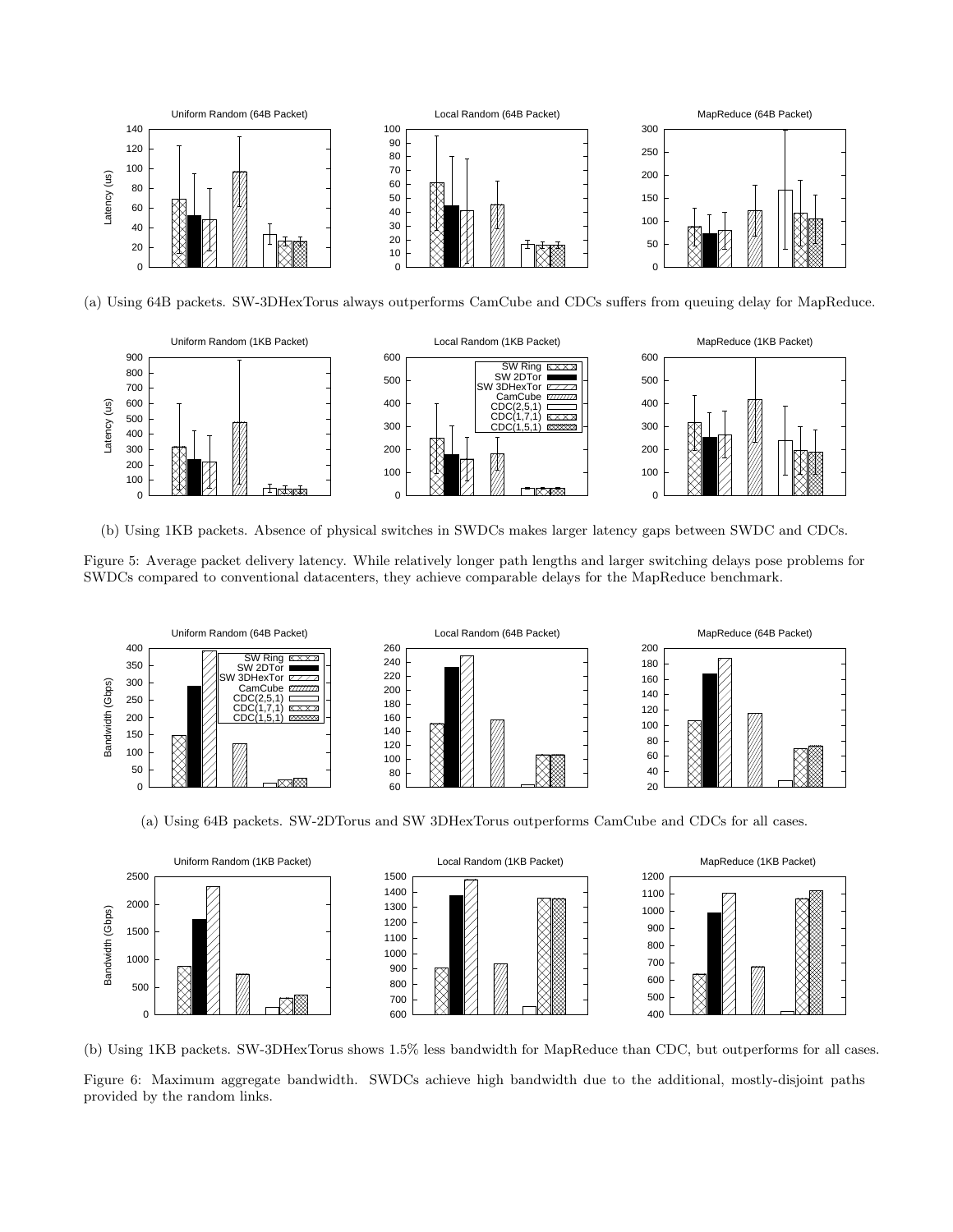for almost all configurations. There are several reasons for this: the SWDC overhead for switching small packets is small; the number of network ports per server in SWDC is greater than CDC; and the bandwidth of CDC is bounded by the top level switches. The bandwidth of SW-3DHexTorus is, at its maximum,  $1600\%$  greater than CDC $(1,5,1)$  for the uniform random benchmark. The more the benchmark limits the packet travel distance, the smaller the bandwidth gap between SWDC and CDC becomes. This is because SWDC is effective at transferring packets to far away nodes and CDC is suitable for sending packets locally without going up and down the oversubscribed network hierarchy.

SW-2DTorus and SW-3DHexTorus outperform CamCube for all cases due to their shorter path length. The bandwidth of 3DHexTorus is 312% larger than that of CamCube for the uniform random benchmark while SW-Ring achieves comparable performance.

For large packet workloads (Figure 6(b)), CDCs provides comparable bandwidth to SWDCs for local random and MapReduce benchmarks. This is due to the minimal utilization of random shortcuts in SWDCs and limited usage of the top level switches in CDC. However, SW-3DHex-Torus demonstrates bandwidth that is higher than or comparable to CDCs for both benchmarks and higher bandwidth for uniform random benchmarks: SW-3DHexTorus shows 1.5% lower bandwidth for MapReduce benchmark, but 637% higher bandwidth for uniform random benchmark than  $CDC(1,5,1)$ . CamCube generally shows lower bandwidth than SW-2DTorus and SW-3DHexTorus: SW-3DHex-Torus operates at maximum 314% greater bandwidth than CamCube.  $CDC(2,5,1)$  performs the worst for all cases due to oversubscription in two levels of switches, namely, top of rack and aggregation switches.

Overall, SWDCs generally provide higher bandwidth than CamCube. They also provide bandwidth that is higher than or comparable to CDCs. Similar to the latency results, high dimension lattice networks such as SW-3DHexTorus lead to higher bandwidth. Although the packet latencies are greater than CDCs, SWDC is appealing to applications where communication across datacenter is frequent and requires high bandwidth.

## **5.5 Hardware Acceleration**

In this subsection, we briefly compare the performance of SWDCs and CamCube with different hardware and routing configurations. We compare the latency and bandwidth of our base case using NetFPGA and greedy routing with the cases of using shortest path routing with and without NetFPGAs. Although we only show the cases for the uniform random benchmark with 1KB packets in this paper, the performance of other SWDC configurations shows qualitatively similar results.

Figure 7 illustrates the latency of SWDCs with and without hardware assistance for inter-NIC routing. The forwarding latencies are at least three times larger without hardware acceleration. In CamCube, the effect of switching delay is more obvious since the packets travel through larger number of hops. Routing purely in software effectively transforms the node into a store-and-forward platform, where the forwarding can take effect only when the packet has been received in full, and thus the switching delay is highly depen-



Figure 7: Latency of SWDC and CamCube with different hardware and routing configurations.



Figure 8: Aggregate bandwidth of SWDC and CamCube with different hardware and routing configurations.

dent on the packet size [2]. Hardware accelerators such as NetFPGAs or GPUs provide a performance boost by mitigating this effect. If shortest path routing is used in SWDCs in conjunction with NetFPGA assistance, we can achieve significantly lower latencies.

Figure 8 shows that bandwidth measurements show similar trends. Our base case with hardware acceleration enables SWDC to achieve 1.9 to 6.5 time higher bandwidth than shortest path routing without NetFPGAs. Again, shortest path routing and NetFPGA combinations yield the best results. SW-Ring performs the best for this case since the Dijkstra path length is the shortest as shown in Figure 3.

Both the latency and bandwidth comparisons demonstrate the need for hardware acceleration. Further, in environments with abundant CPU resources, the use of shortest path routing will lead to further latency and bandwidth improvements.

## **5.6 Load Distribution**

Compared to CamCube and CDC, SWDC utilizes random links as shortcuts. Thus, packets may overload certain links or servers. Thus, we analyze the traffic load on each server under different benchmarks for SWDC and CamCube to measure the amount of average packet load per server and the load distribution. Figure 9 illustrates the average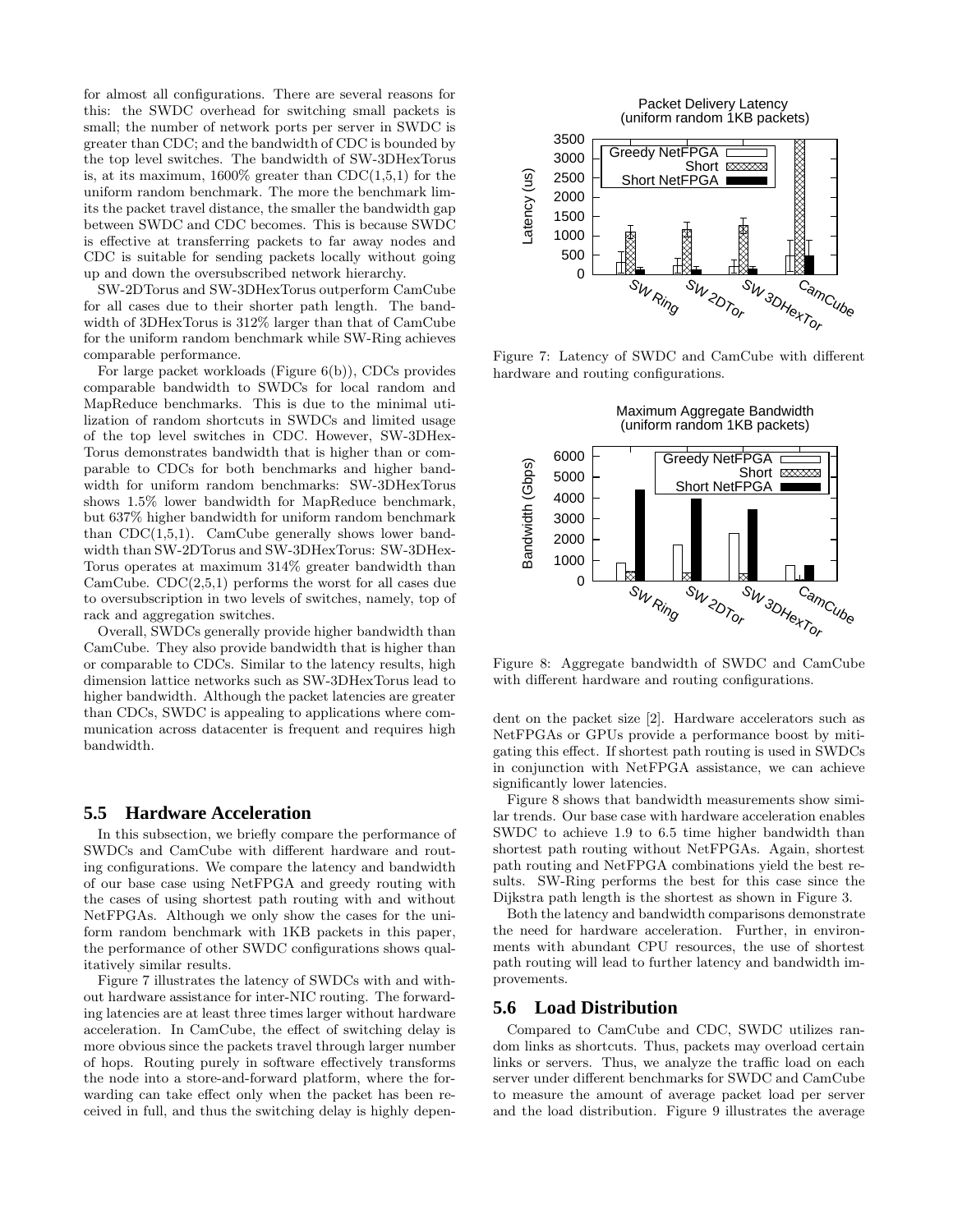

Figure 9: Packet load distribution. SWDC with greedy routing imposes less overall load than CamCube.

and the standard deviations of the numbers of packets each server processes. We normalize the bars to CamCube with the uniform random benchmark. We also include the results of using shortest path routing for comparison.

The average number of packets processed per server follows the trends of path length. The longer the path that a packet travels, the larger the number of servers that processes the packet. Therefore, for all benchmarks, SW-3DHex-Torus processes the same job with the least amount of work among all others – excluding the shortest path routing cases – and CamCube shows better performance than SW-Ring for local random benchmarks.

However, greedy routing in SWDCs can lead to load imbalance under certain circumstances. Because greedy routing maintains no global state and picks only locally optimal routes, it may end up favoring small number of random links. On the contrary, an optimal routing algorithm will select the random links with the balanced random distribution, similar to how random links were built, based on the global information of the network. This explains the relatively high standard deviation bars in Figure 9. This imbalance represents a tradeoff between performance and the simplicity of the routing algorithm. SWDCs still complete the benchmarks with less total overhead than CamCube in most cases.

The experiment also shows how much a better routing algorithm can improve the load balance and performance of a small-world network. As shown in the second set of bars, both the amount of load and its distribution are all better when shortest-path routing is employed. There are other techniques, such as pseudo-randomization when making greedy decisions and routing packets adaptively based on link load counters, that can be employed to improve the performance of greedy routing.

## **5.7 Fault Tolerance**

The failure characteristics of SWDC and CamCube are different from CDCs. Switch failures can disconnect many nodes in CDCs, while SWDC and CamCube, which are not dependent on a switch fabric, exhibit tremendous failure resilience. Since each server node acts as a switch in SWDC and CamCube, node and link failures can cause path disruption, but the abundance of alternative paths often provide alternative paths for flows. To evaluate the fault tolerance characteristics, we simulate random node failures and measure the path lengths and connectivity among live nodes.

SW Ring SW 2DTor 50  $\bar{\xi} \leftrightarrow \Delta$ SW 3DHexTor CamCube 40 Path Length 30  $20$  10  $\overline{0}$ 0 10 20 30 40 50 60 70 Percentage of Failed Node

Optimum Shortest Path Length Under Random Node Failure

Figure 10: Path length under failure. The increase in path length under failure is moderate.



Figure 11: Connectivity under failure. SWDCs can maintain strong connectivity in the presence of many failures.

Figure 10 shows the average path length to connect all live node pairs. For both SWDC topologies and CamCube, the path stretch increases gradually as the percentage of failed node increases. Because SWDC and CamCube topologies are degree 6 graphs, where servers can easily forward packets through alternative routes, random node failure does not greatly affect network performance. The amount of increase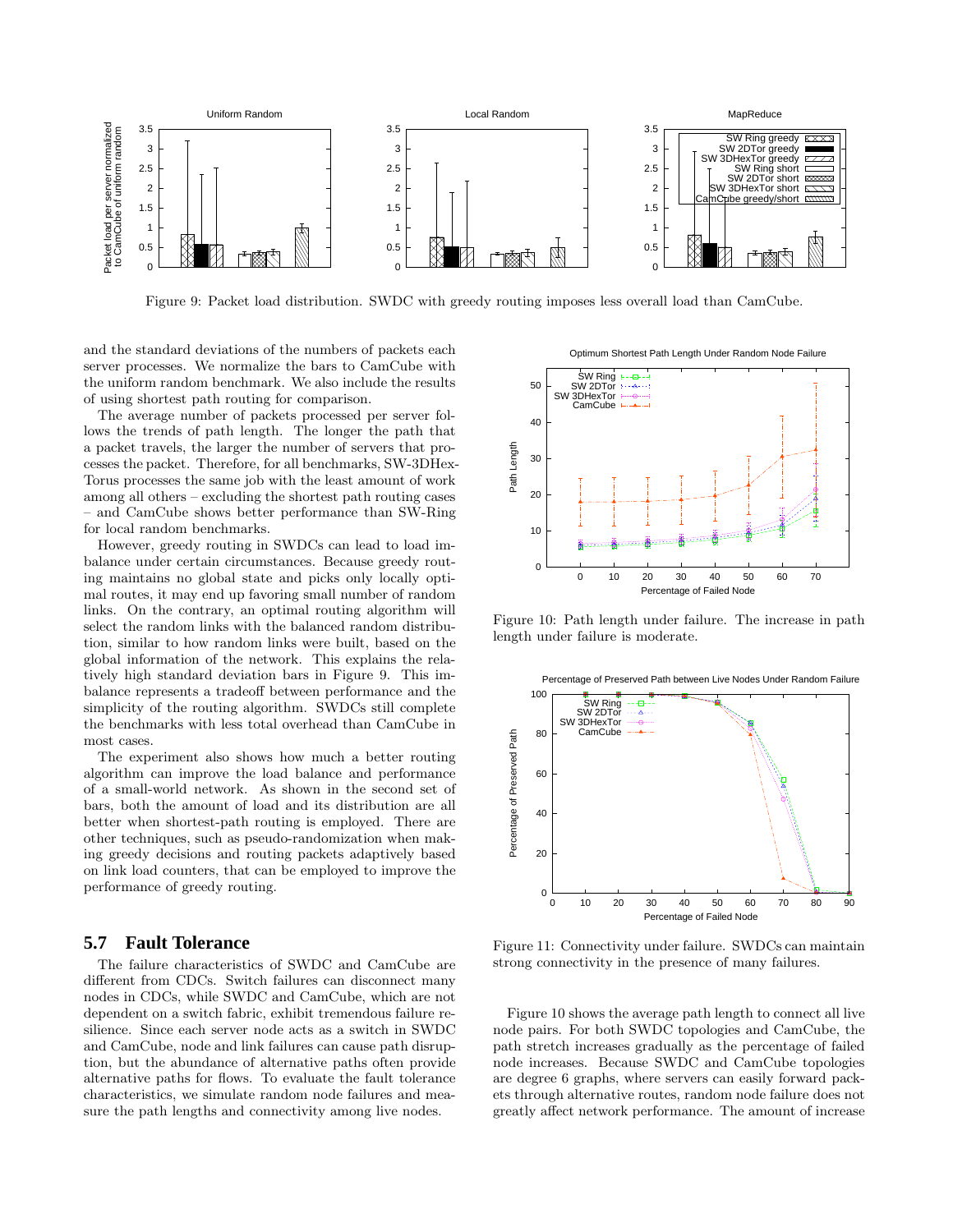in path stretch is greater for the topologies with fewer number of random links.

The percentage of preserved connections under failure also shows similar trends (Figure 11). All topologies maintain over 90% of connections until 50% of nodes fail. SWDCs maintain more connections than CamCube, while SW-Ring, which has the largest number of random links, keeps the greatest number of connections under equivalent failure conditions.

## **5.8 Summary**

The summaries of the findings throughout this section are as follows:

- Path length: Average path lengths in SWDCs can be less than half of CamCube. The random links in the topology contribute to the reduction of the shortest path lengths, while the regular links impact the greedy path lengths.
- Latency: Average packet delivery latencies of SWDCs is less than CamCube but greater than CDC. Depending on the benchmark, SWDCs can achieve smaller latencies than CDC by taking advantage of multiple network ports.
- Bandwidth: Depending on the application and packet sizes, SWDCs' maximum aggregate bandwidth can be 6 to 16 times greater than CDC and 3 times greater than CamCube.
- Hardware support: Hardware acceleration is critical to providing low latency and high bandwidth in SWDCs.
- Load distribution: Greedy routing can cause uneven distribution of load in SWDC. The load to process the same job on SWDCs is typically less than in CamCube.
- Fault tolerance: SWDCs can maintain over 90% of connectivity among nodes until 50% of total nodes fail. The random links contribute to stronger connectivity and node failures degrades the path length between node pairs very moderately.

The simulations in this paper use a fixed number and degree of nodes, which reflect realistic hardware constraints. Past work on mathematical models of small-world networks [18, 33, 26] provides insights on how SWDCs can scale and perform when these fixed parameters are changed.

## **6. RELATED WORK**

Small-world phenomena and networks have been studied since 1960s. Kleinberg provides extensive theoretical analysis and a survey of past work on small-world networks [21, 22]. The theoretical aspects of SWDCs build on this work.

Small-world networks provide the foundation for certain distributed hash tables and peer-to-peer systems. Freenet [40] and Symphony [31] provide mechanisms to achieve smallworld properties in wide-area networks. Viceroy [28], a peerto-peer DHT, builds a butterfly network inspired by smallworld networks. The Meridian [37] and Cubit [36] systems create lightweight overlays in wide-area networks where each node is an expert for other nodes and data in its own region, and possesses just the right number of outgoing links to far

regions to perform efficient routing. Our design differs from this work in that we propose to use small-worlds for the actual physical topology of a datacenter, as opposed to the structure of an overlay.

More recently, a large body of work has emerged on how to improve bisection bandwidth, failure resilience, and latency of datacenter networks through innovative topologies. VL2 [12] uses flat addressing to separate names and locations of servers and performs load balancing and flexible routing to provide each server with the illusion of a large level 2 switch over the entire datacenter. This structure enables VL2 to support efficient content-addressing. Unlike SWDC, VL2 depends on an expensive switched fabric. Further, since the physical location of addresses are hidden from application programmers and the network is complex, the costs of data access are nonuniform and opaque to application programmers. BCube [13] and DCell [14] are similarly novel datacenter topologies that are based on a hierarchical cell organization. Both approaches aim to reduce path length while improving bisection bandwidth through a rich inter-cell connection network. They require a complex regular network pattern, and depend on numerous commodity switches. SWDC requires a relatively simple regular, switchfree point-to-point network and random links can be wired with some imprecision. Scafida [15] is another datacenter network architecture inspired by scale-free networks [4]. Similar to SWDC, it uses randomness to connect nodes. However, due to lack of regularity in the network, Scafida cannot efficiently support content-based and greedy routing. Perhaps the closest work to ours is CamCube [1], a contentaddressable network based on a 3D torus. Simple regular connections and APIs that expose the topology enable application programmers to program content-addressable applications. However, the torus topology suffers from large network hop counts as we have shown in this paper. SWDC can provide the same APIs as CamCube while improving performance through its random links.

The software switching techniques used in SWDCs are similar to those in RouteBricks [9] and the Linux software router [2] in a small scale. PacketShader [17] and Server-Switch [27] accelerate software switches and routers using hardware such as GPUs and NetFPGAs. These techniques are applicable to SWDCs as well.

## **7. CONCLUSIONS**

In this paper, we introduced small-world datacenters, a datacenter topology based on small-world networks comprised of a regular short-distance lattice amended with longerrange random links. Such a topology is easy to wire, composes and scales well to large datacenters, supports content addressing, and achieves higher or comparable performance compared to both conventional and recently proposed network designs. SW-2DTorus and SW-3DHexTorus outperform CamCube for most of the evaluation metrics due to random links that provide efficient cut-through routes across the datacenter. Although SWDCs exhibit higher latencies than conventional datacenters, they achieve roughly an order of magnitude higher bandwidth. The latency gap between SWDCs and CDC stems from the packet processing efficiency in servers versus in switches. As software routing technology advances, we expect SWDC to become more competitive on the latency front while providing higher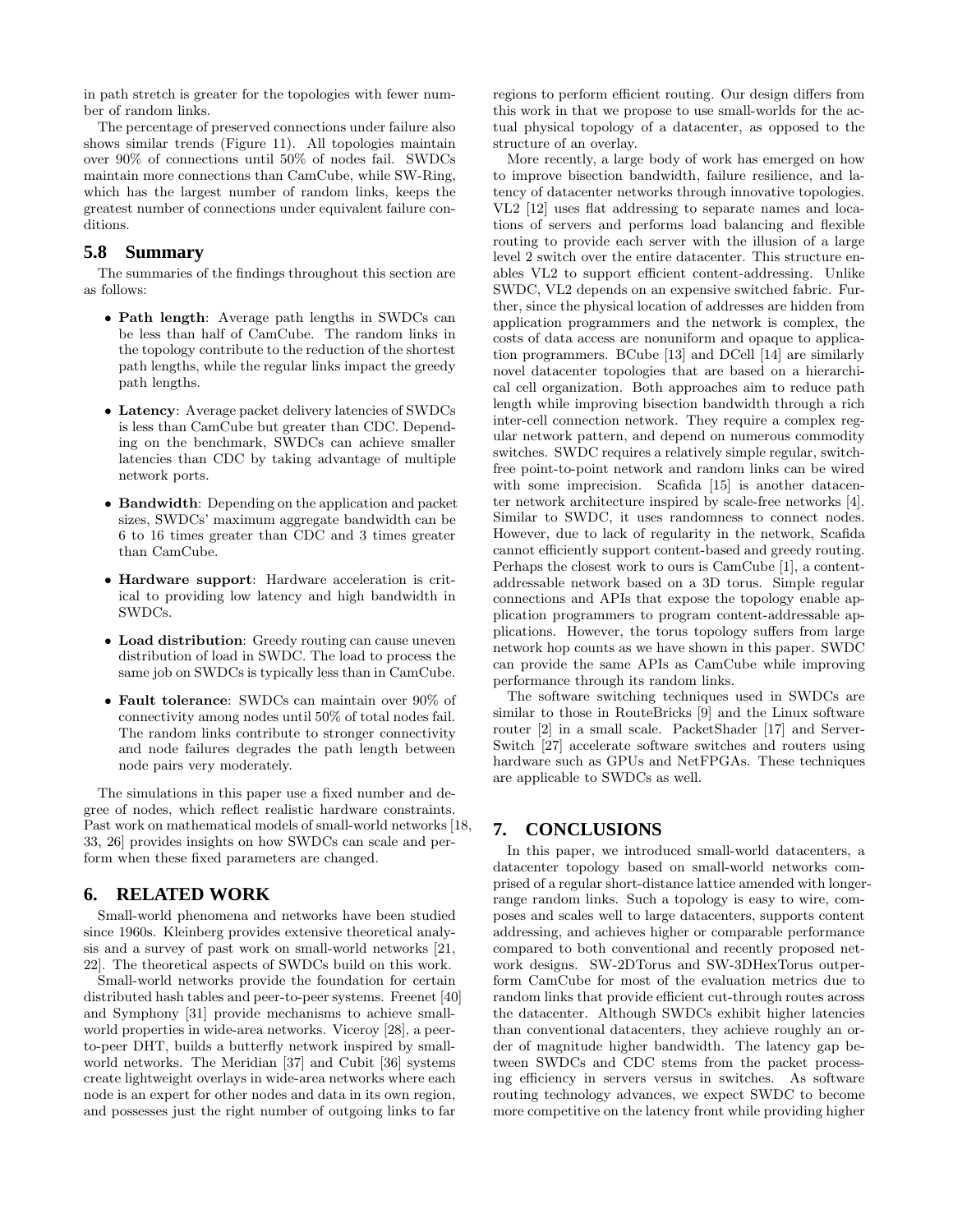bandwidth, greater failure resiliency and a more flexible addressing framework.

## **Acknowledgments**

We would like to thank the anonymous reviewers for their feedback, and Anthony Rowstron for insightful discussions on efficient wiring in datacenters. This material is based upon work supported by the National Science Foundation under Grant No. 0546568.

## **8. REFERENCES**

- [1] H. Abu-Libdeh, P. Costa, A. Rowstron, G. O'Shea, and A. Donnelly. Symbiotic Routing in Future Data Centers. In Proceedings of the ACM SIGCOMM Conference on Data Communication, pages 51-62, New Delhi, India, August 2010.
- [2] R. Bolla and R. Bruschi. Linux Software Router: Data Plane Optimization and Performance Evaluation. In Journal of Networks, 2(3):6–17, June 2007.
- [3] T. Benson, A. Akella, and D. A. Maltz. Network Traffic Characteristics of Data Centers in the Wild. In Proceedings of the Conference on Internet Measurement, pages 267-280, Melbourne, Australia, November 2010.
- [4] A. L. Barabasi and R. Albert. Emergence of Scaling in Random Networks. In Science, 286(5439):509–512, October 1999.
- [5] Cisco. Cisco Nexus 5000 Series Architecture: The Building Blocks of the Unified Fabric. http://www.cisco.com/en/US/prod/collateral/switches/ ps9441/ps9670/white paper c11-462176.pdf, 2009.
- [6] Cisco. Cisco Catalyst 4948 Switch. http://www.cisco.com/en/US/prod/collateral/switches/ ps5718/ps6021/product data sheet0900aecd8017a72e.pdf, 2010.
- [7] Cisco. Cisco Nexus 7000 F-Series Modules. http://www.cisco.com/en/US/prod/collateral/switches/ ps9441/ps9402/at a glance c25-612979.pdf, 2010.
- [8] Cisco. Cisco Data Center Infrastructure 2.5 Design Guide. http://www.cisco.com/en/US/docs/solutions/Enterprise/ Data Center/DC Infra2 5/DCI SRND 2 5 book.html, March 2010.
- [9] M. Dobrescu, N. Egi, K. Argyraki, B.-G. Chun, K. Fall, G. Iannaccone, A. Knies, M. Manesh, and S. Ratnasamy. RouteBricks: Exploiting Parallelism to Scale Software Routers. In Proceedings of the ACM Symposium on Operating Systems Principles, pages 15–28, Big Sky, MT, USA, October 2009.
- [10] E. W. Dijkstra. A Note on Two Problems in Connexion with Graphs. In Numerische Mathematik, 1:269–271, 1959.
- [11] B. Fitzpatrick. Distributed Caching with Memcached. In Linux Journal, 124, August 2004.
- [12] A. Greenberg, J. R. Hamilton, N. Jain, S. Kandula, C. Kim, P. Lahiri, D. A. Maltz, P. Patel, and S. Sengupta. VL2: A Scalable and Flexible Data Center Network. In Proceedings of the ACM SIGCOMM Conference on Data Communication, pages 51-62, Barcelona, Spain, August 2009.
- [13] C. Guo, G. Lu, D. Li, H. Wu, X. Zhang, Y. Shi, C. Tian, Y. Zhang, and S. Lu. BCube: A High Performance, Server-Centric Network Architecture for Modular Data Centers. In Proceedings of the ACM SIGCOMM Conference on Data Communication, pages 63–74, Barcelona, Spain, August 2009.
- [14] C. Guo, H. Wu, K. Tan, L. Shi, Y. Zhang, and S. Lu. DCell: A Scalable and Fault-Tolerant Network Structure for Data Centers. In Proceedings of the ACM SIGCOMM Conference on Data Communication, pages 75–86, Seattle, WA, USA, August 2008.
- [15] L. Gyarmati and T. A. Trinh. Scafida: A Scale-Free Network Inspired Data Center Architecture. In SIGCOMM Compututer Communication Review, 40(5):5–12, October 2010.
- [16] S. D. Gribble. A Design Framework and a Scalable Storage Platform to Simplify Internet Service Construction. In Ph.D. Thesis, U.C. Berkeley, September 2000.
- [17] S. Han, K. Jang, K. Park, and S. Moon. PacketShader: A GPU-Accelerated Software Router. In Proceedings of the ACM SIGCOMM Conference on Data Communication, pages 195–206, New Delhi, India, August 2010.
- [18] M. D. Humphries and K. Gurney. Network 'Small-World-Ness': A Quantitative Method for Determining Canonical Network Equivalence. In PLoS ONE, 3(4):1–10, April 2008.
- [19] HP. HP Rack 10000 G2 Series Quick Spec, DA12402. http://h18004.www1.hp.com/products/quickspecs/ 12402i na/12402 na.pdf, 2011.
- [20] E. Kranakis, H. Singh, and J. Urrutia. Compass Routing on Geometric Networks. In Proceedings of the Canadian Conference on Computational Geometry, pages 51-54, Vancouver, British Columbia, Canada, August 1999.
- [21] J. Kleinberg. The Small-World Phenomenon: An Algorithmic Perspective. In Proceedings of the ACM Symposium on Theory of Computing, pages 163–170, Portland, OR, USA, May 2000.
- [22] J. Kleinberg. Small-World Phenomena and the Dynamics of Information. In Proceedings of the Conference on Neural Information Processing Systems, pages 431–438, Vancouver, BC, Canada, December 2001.
- [23] J. Kleinberg. The Small-World Phenomenon and Decentralized Search. In SIAM News, 37(3), April 2004.
- [24] J. Kleinberg. Complex Networks and Decentralized Search Algorithms. In Proceedings of the International Congress of Mathematicians, pages 1019–1044, Madrid, Spain, August 2006.
- [25] S. Kandula, S. Sengupta, A. Greenberg, P. Patel, and R. Chaiken. The Nature of Data Center Traffic: Measurements & Analysis. In Proceedings of the Conference on Internet Measurement, pages 202-208, Chicago, IL, USA, November 2009.
- [26] R. V. Kulkarni, E. Almaas, and D. Stroud. Exact Results and Scaling Properties of Small-World Networks. In Physical Review Letters, 61(4):4268–4271, April 2000.
- [27] G. Lu, C. Guo, Y. Li, Z. Zhou, T. Yuan, H. Wu, Y.